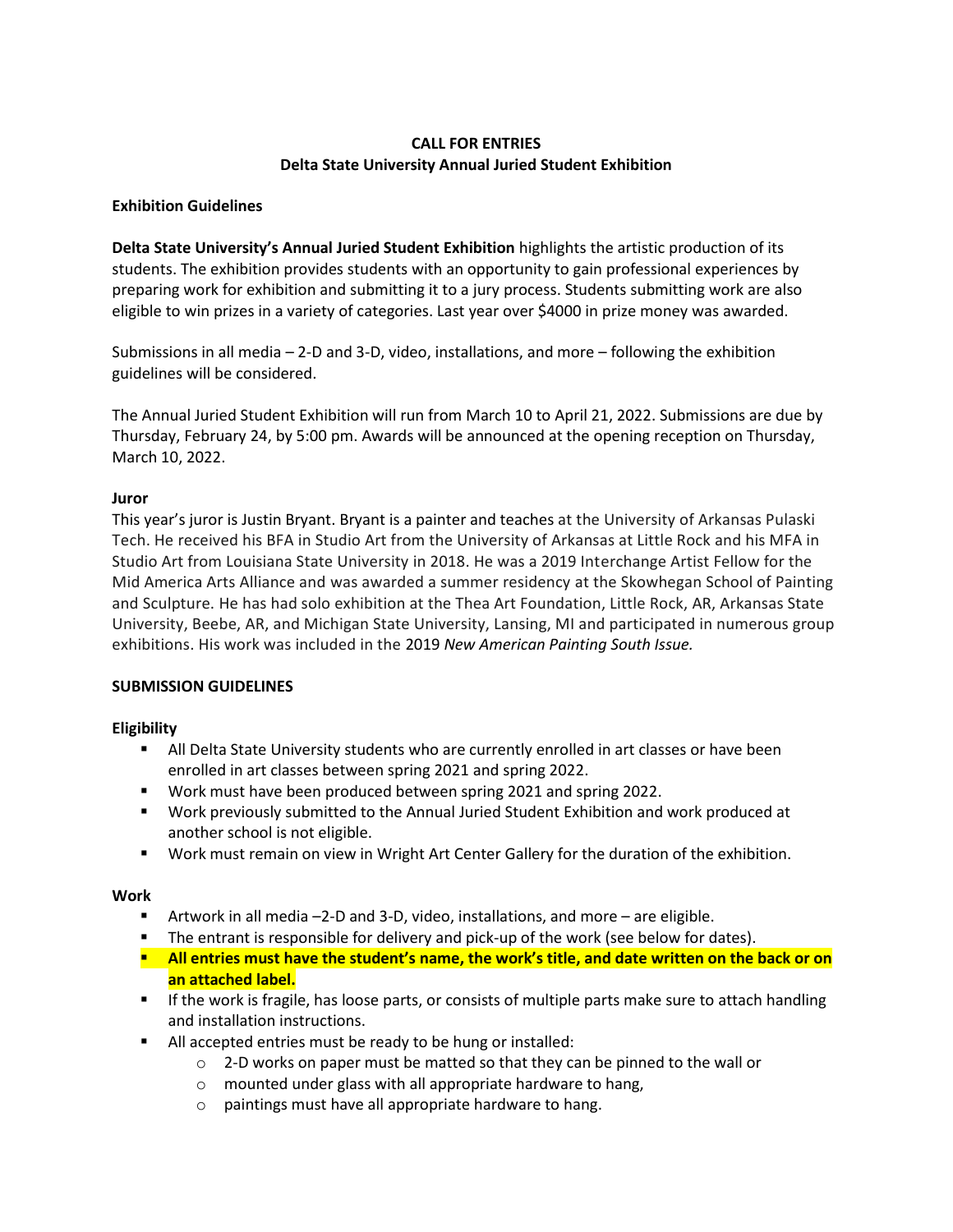- $\circ$  3-D works must be able to stand on their own or be mounted on a stand.
- o Students submitting digital or video work should contact well in advance our Digital Media faculty who will collect entries on one USB drive. Students submitting digital or video work must bring their videos in MP4 format on a USB stick, students submitting a video installation must provide all necessary equipment to display the work and be present for the installation.
- Work that is not ready to be hung or installed will be disqualified.
- Maximum size: 72" in any direction, 150 lb.

### **HOW TO SUBMIT**

- **Submit your personal details and the label information** for your entries title, date, medium, category (painting, printmaking, drawing, graphic design, sculpture, etc.), price or NFS (not for sale) - through the gallery's website (https://www.deltastate.edu/art/wright-center-artgallery/call-for-entries/) **by February 24, 2022, 5:00 pm**.
- Then, **bring your work to the gallery** between Monday, **February 21 and Thursday, February 24, 5:00 pm**. Wall labels spelling out the various entry categories (painting, printmaking, drawing, graphic design, sculpture, etc.) will indicate where to leave your work.
- **EXED Make sure to write your name, the title, and year on the back of your work before you bring it to the gallery. (Do not attach the emailed confirmation)**
- **EXECT** Images of any accepted works may be used at the sole discretion of Wright Art Center Gallery for promotional purposes including but not limited to invitations, publicity, Delta State University Art Department web site and Facebook page, or on a subsequent year's prospectus. Images will include attributions.

### **Special Instructions for Submitting Digital Work**

- **■** The faculty teaching digital art will collect the work you submit to the Annual Juried Student Exhibition and **may ask you to submit your work earlier than the official submission deadline**.
- Save your work **as jpeg, pdf, or mp4 files.**
- Label the files you submit with your name, title, category, i.e., JaneDoe.Untitled.dgprint or JaneDoe.Ad.graphicdesign
- **EXECT Students who submitted digital copies of prints or photographs and whose work was accepted into the exhibition will have to print and mat their work and bring it to the gallery by Wednesday, March 3, by 5:00 pm**. Work that is not in the gallery by then will be disqualified from inclusion in the exhibition and from receiving any awards.

### **Timeline**

- **Submission deadline** is **Thursday, February 24, 2022, by 5:00 pm**.
- Entrants will be notified via email of their acceptance **February 27, 2022.**
- **All work not accepted** into the exhibition has to be **picked up between Monday, February 28 and Thursday, March 3, 2022, 5:00 pm.**
- The **opening reception and announcement of prizes** is tentatively scheduled **Thursday, March 10, 2022, starting at 5:00 pm.**
- All **exhibited works** have to be **picked up between Friday, April 22 and Monday, April 25, by 5:00 pm**. Work that is left at the Wright Art Center Gallery for more than one week will be discarded or become the property of Delta State University.
- If you are mailing your work, include a UPS or FedEx return shipping label.